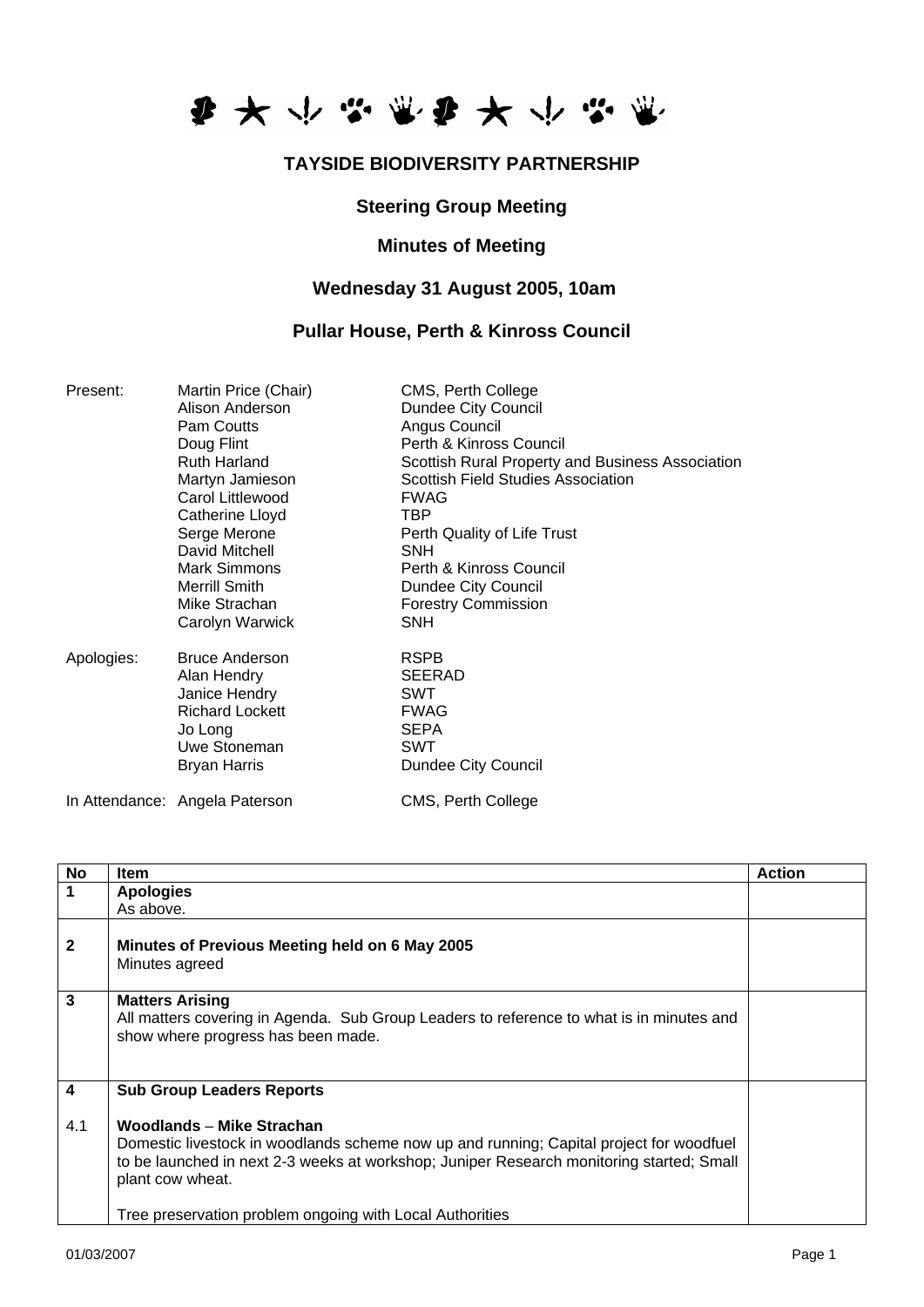| <b>No</b> | Item                                                                                                                                                                                                                                                                                                                                                   | <b>Action</b>     |
|-----------|--------------------------------------------------------------------------------------------------------------------------------------------------------------------------------------------------------------------------------------------------------------------------------------------------------------------------------------------------------|-------------------|
|           | Last round farm management contracts, 15 schemes being considering. Woodfuel Officer<br>has been appointed, Dan Gates. Morrice Millar working on engineering side and<br>promoting that. Someone working on Biomass in SET in Dundee, seminar to be proposed<br>soon.                                                                                  |                   |
| 4.2       | Farmlands - Carol Littlewood (copy of report attached)??<br>Groups has not met since last meeting.<br>At summer visit, no Sub Group leaders turned up.                                                                                                                                                                                                 |                   |
|           | M price – Heritage crops – focus on heritage animals from last minutes                                                                                                                                                                                                                                                                                 |                   |
| 4.3       | <b>Uplands - M Jamieson</b>                                                                                                                                                                                                                                                                                                                            | All               |
|           | Martyn Jamieson is now Chair of the Upland Group. Hoping to resume group soon (year<br>since last meeting) Been at Kindrogan only since April 05.                                                                                                                                                                                                      |                   |
|           | Note from previous minutes (4.3) M Price had meeting with Scottish Executive and SNH<br>re linking biodiversity in the uplands. End result, proposal to Rural Land Use Working<br>Group scoring study to be done. M Price to write a proposal for the study. M Price will<br>keep updated at next meeting                                              | C LW<br><b>CL</b> |
|           | Angus Consortium on sheep tic fence - M Price not yet done. D Mitchell believed Stewart<br>Roberts dealing with? D Mitchell understand large part of fence has now been erected.<br>Deer Commission also aware of this. M Price asked M Jamieson to report on this at next<br>meeting. P Coutts will get update for S Roberts and put note in minutes. | <b>CLW</b><br>BA  |
| 4.4       | <b>Water &amp; Wetlands</b><br>Apologies given from Jo Long<br>9 November workshop to go ahead at Birnam Institute - Solutions for Roads and Fish.<br>SEPA to design booking forms, J Long working on. 75 - 100 participants hoped for, free<br>workshop.                                                                                              |                   |
|           | C Lloyd and J Long to meet to go through first part of review.                                                                                                                                                                                                                                                                                         |                   |
|           | D Mitchell – Esk Fisheries board area, moratorium on killing  1 <sup>st</sup> May net, 1 <sup>st</sup> June<br>roads has resulted in best run for salmon, increase 800 - 1000%.                                                                                                                                                                        |                   |
|           | C Lloyd, next time Water and Wetland meeting Marshall? To visit and let them know what<br>happening (Esk River)                                                                                                                                                                                                                                        |                   |
|           | RLUWG - inform them about seminar (JL/CL), John Henderson                                                                                                                                                                                                                                                                                              |                   |
| 4.5       | <b>Estuaries &amp; coasts - David Mitchell</b><br>Relaunched on 18 May, well attended. Large number of NGOs there.                                                                                                                                                                                                                                     |                   |
|           | 2 Projects identified as flagships                                                                                                                                                                                                                                                                                                                     |                   |
|           | 1. Re establish breeding tern colonies along Angus Coast. 1 <sup>st</sup> successful breeding<br>potential new colony at mouth of South Esk.                                                                                                                                                                                                           |                   |
|           | 2. Census of birds of Tay Estuary area, numbers/important sites, etc – possibly to be<br>carried out next summer.                                                                                                                                                                                                                                      |                   |
|           | Tay Reed Beds, major dispute ongoing as to ownership., D Mitchell attended meeting                                                                                                                                                                                                                                                                     |                   |
| 4.6       | Urban Group - Alison Anderson<br>One meeting since last Steering Group, next one due on Friday in Dundee when they will<br>look at 1 <sup>st</sup> tranche actions and project list                                                                                                                                                                    |                   |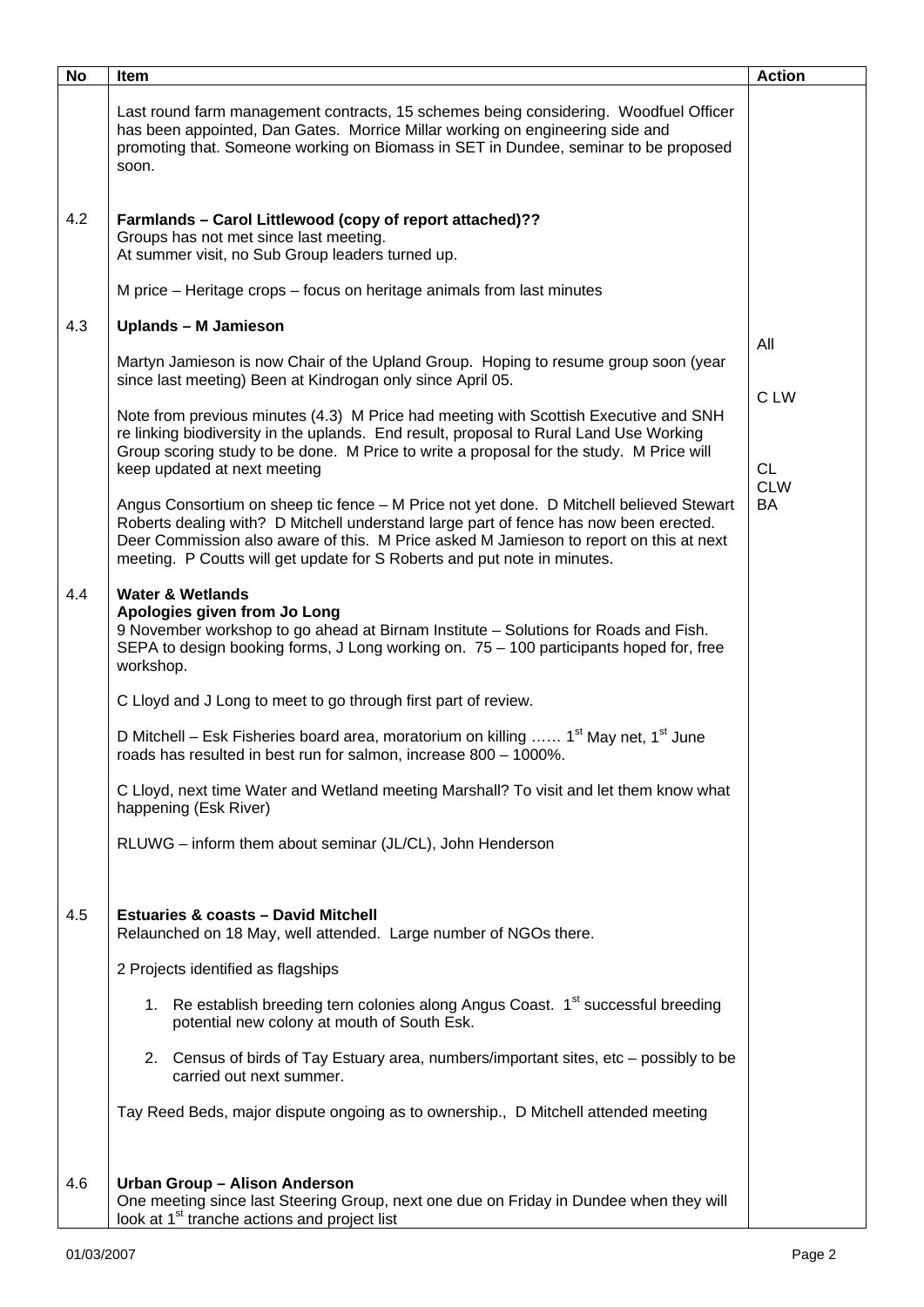| <b>No</b>      | Item                                                                                                                                                                                                                                                               | <b>Action</b> |
|----------------|--------------------------------------------------------------------------------------------------------------------------------------------------------------------------------------------------------------------------------------------------------------------|---------------|
|                | Invasive species meeting 21 September, M Smith dealing with. Red Squirrel project<br>awarded £25k from Biodiversity Action Fund for 2 years.                                                                                                                       |               |
|                | Swift Project in Angus, survey/mapping where breeding, meeting to be held on 15<br>September.                                                                                                                                                                      |               |
|                | PKC Wild Flower banks in 3 parks, ongoing.                                                                                                                                                                                                                         |               |
|                | The (Myling?) old railway site, new project                                                                                                                                                                                                                        |               |
| 4              | M Smith fund Community Regeneration Fund; funding to local communities, decided they<br>wanted to fund an Urban Range for Dundee.                                                                                                                                  |               |
|                | Road signs for squirrels, question from C Littlewood - contact Tayside Contracts in<br>Blairgowrie                                                                                                                                                                 |               |
|                | Forestry Commission considering red squirrel watching areas for Tayside. M Strachan to<br>get their officer to meet with /Forestry Commission.                                                                                                                     |               |
|                | C Lloyd Perth lade project looks hopeful and survey almost finished, council taking further.                                                                                                                                                                       |               |
| 4.7            | Education - Catherine Lloyd (report attached)                                                                                                                                                                                                                      |               |
|                |                                                                                                                                                                                                                                                                    |               |
|                |                                                                                                                                                                                                                                                                    |               |
| 5              | <b>Website/Publications</b>                                                                                                                                                                                                                                        |               |
|                | 1 <sup>st</sup> quarter update done to website; any comments on website to go to C Lloyd.                                                                                                                                                                          |               |
|                | SITA information to be included on website.                                                                                                                                                                                                                        |               |
|                | Planning leaflet in final draft form at the moment: 1 Households, 2 Developers                                                                                                                                                                                     |               |
|                | Planning Manual, C Lloyd needs new contact at Dundee. C Lloyd still needs case studies,<br>M Strachan will provide information re trees. C Lloyd been visiting Councils to get<br>information.                                                                     |               |
|                | Cairngorms leaflet done, CL been liaising with other areas doing biodiversity leaflets.                                                                                                                                                                            |               |
|                | Website was launched on 20 May (check) at Perth College and we had good press                                                                                                                                                                                      |               |
|                | coverage.                                                                                                                                                                                                                                                          |               |
|                |                                                                                                                                                                                                                                                                    |               |
| 6              | 2 <sup>nd</sup> tranche project report<br>Not updated since copy sent out with last minutes. CL will progress once SITA fund up<br>and running, CL to get back to authors and update, get on website hopefully by end of<br>year as a draft consultative document. |               |
|                | If you want to apply for SITA funding, have to note reference to national HAP or local. May<br>be incentive for groups to work on HAPS and SAPS.                                                                                                                   |               |
| $\overline{7}$ | <b>BARS</b><br>Input has been delayed so CL can go round all Sub Group Leaders and ensure all SMART<br>enough for BARS, already met 3 sub group leaders.                                                                                                           |               |
|                | Once all the information put into BARS (got one more month to do), Lead Partners need to<br>SMARTen actions, be involved as well as sub group leaders.                                                                                                             |               |
|                | Deadline for input is end of September.                                                                                                                                                                                                                            |               |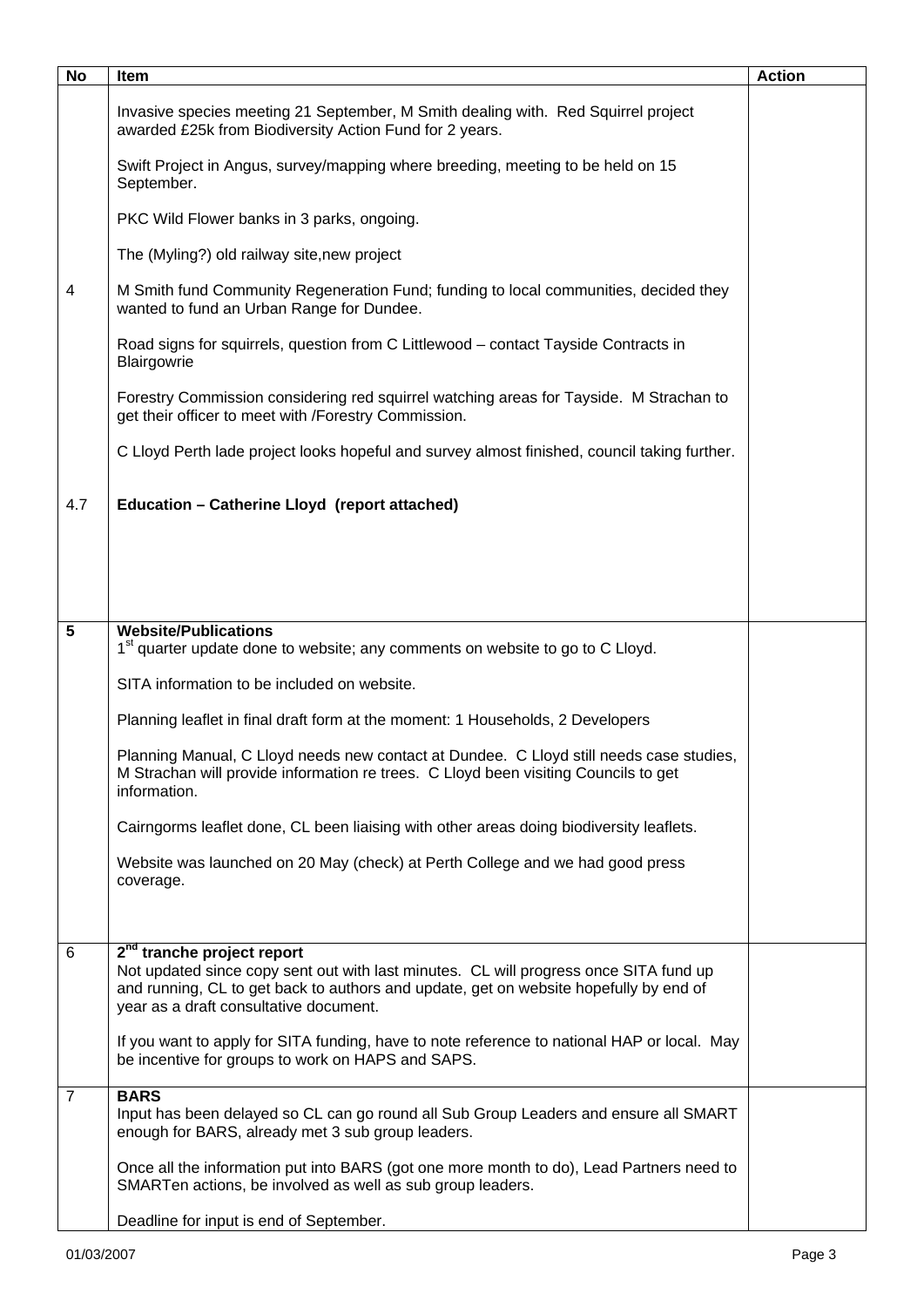| <b>No</b> | <b>Item</b>                                                                                                                                                                                                                                                                                                                                                                                                                                                                                                                                                                                                                                                                                                                                                                                                                                                                                                                                                                                                                                                                                                                                                                                                   | <b>Action</b> |
|-----------|---------------------------------------------------------------------------------------------------------------------------------------------------------------------------------------------------------------------------------------------------------------------------------------------------------------------------------------------------------------------------------------------------------------------------------------------------------------------------------------------------------------------------------------------------------------------------------------------------------------------------------------------------------------------------------------------------------------------------------------------------------------------------------------------------------------------------------------------------------------------------------------------------------------------------------------------------------------------------------------------------------------------------------------------------------------------------------------------------------------------------------------------------------------------------------------------------------------|---------------|
|           | End October BARS will be looking for response on actions., All actions to be sent to<br>SGLs. Lot of actions difficult to set targets, Take out Statutory ones being done already by<br>different organisations and work on remaining to be disseminated to lead partners.<br>MP 1. Annual report shows lot  In bio but how many relate to TBAP. Need to think<br>what is added value, differentiate between<br>3. Is there a mechanism for feedback bad to BARS re reporting method. CL discuss<br>at LBAP officers meeting in Lewis.,<br>MP good news, admin help provided by PKC will hep CL to input BARs info.                                                                                                                                                                                                                                                                                                                                                                                                                                                                                                                                                                                           |               |
| 8         | <b>LAGS</b><br>C Warwick.<br>Details at Stirling and Cairngorm grants scheme. SNH contribute small amount of money<br>to bigger pot. Assessed by sub group of LBAP or grants department and co-ordinator (in<br>Cairngorms) In principal SNG happy to contribute, suggested £10K in 1 <sup>st</sup> year but<br>applicants put in funds as well. Meet niche for smaller scale community projects MP -<br>could this be added to SITA pot? Could this money be used to match SITA money?<br>Discuss at meeting group (ADD TO AGENDA)                                                                                                                                                                                                                                                                                                                                                                                                                                                                                                                                                                                                                                                                           |               |
| 9         | <b>Review of Local Nature Conservation Sites</b><br>MP received letter from COSLA request for comments, working group set up.<br>Consultative period ends end September. Contact for draft guidance: Robert Nicol,<br>robertn@cosla.gov.uk. Need to try and make link between LBAP and this. Angus council<br>Planning department responding.                                                                                                                                                                                                                                                                                                                                                                                                                                                                                                                                                                                                                                                                                                                                                                                                                                                                 |               |
| 10        | <b>Finance</b><br>0405 final accounts circulated. 6750 clarified and that all councils give same contribution.<br>Income & Exp to July 05<br>Core budget – unallocated spend at the moment. DF/CL will manage this. £1774 per sub<br>group + £270 from previous Forestry Commission contribution.<br>AP still to raise £1k invoice<br>£9,509 Angus and Dundee, relates to a VAT issue<br>8350 PKC+ £3K contribution to planning manual. MP to get letter to ? Adamson – CL to<br>get info to MP                                                                                                                                                                                                                                                                                                                                                                                                                                                                                                                                                                                                                                                                                                               |               |
| 11        | <b>SITA</b><br>M Price reported that the application forms and guidance notes were agreed this morning<br>with the Perth Quality of Life Trust. Reassured that the Fund is Tayside wide. Launch will<br>be on 12 September at 12 noon, Perth & Kinross Council, 2 High Street, Perth; everyone<br>invited (let Serge Merone know).<br>In general, projects will be from £500 to £50,000; all applications to PQLF to check meet<br>landfill criteria; forwarded to C Lloyd; report to Management Team PAP; advise Trustees<br>which projects recommended and amount. £100K for $1st$ 3 years, may be more available<br>in future years. Maps in process of being completed, M Strachan has this in hand.<br>D Mitchell asked, from the list of projects, how many are already eligible? C Lloyd still<br>receiving proposals, will update and circulate; 47 received so far. No details yet of how<br>many are eligible.<br>M Price commented on the fact that we would encourage projects to get match funding in<br>place.<br>At next Steering Group Meeting (24 November 2005) will be able to tell which projects are<br>being put forward (PQLT meet on 6 December so will not be confirmed until then). |               |
|           |                                                                                                                                                                                                                                                                                                                                                                                                                                                                                                                                                                                                                                                                                                                                                                                                                                                                                                                                                                                                                                                                                                                                                                                                               |               |